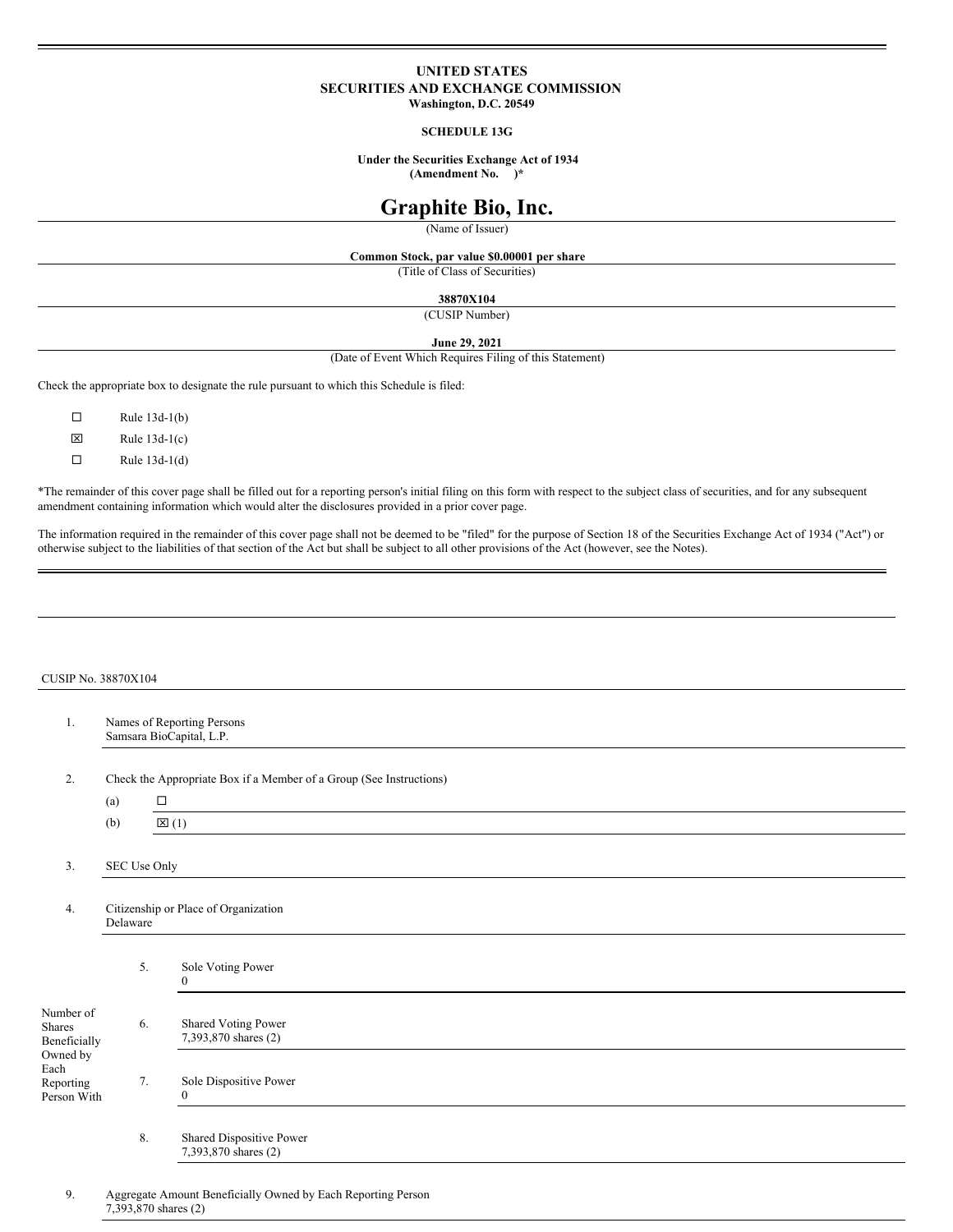- 11. Percent of Class Represented by Amount in Row (9) 12.7% (3)
- 12. Type of Reporting Person (See Instructions) PN
- (1) This Schedule 13G is filed by Samsara BioCapital, L.P. ("Samsara LP"), Samsara BioCapital GP, LLC ("Samsara GP"), 436, L.P. ("436 LP"), 436, LLC ("436 LLC") and Dr. Srinivas Akkaraju ("Akkaraju") (and together with Samsara LP, Samsara GP, 436 LP and 436 LLC, the "Reporting Persons"). The Reporting Persons expressly disclaim status as a "group" for purposes of this Schedule 13G..
- (2) These shares are held by Samsara LP. Samsara GP is the sole general partner of Samsara LP and may be deemed to have voting and investment power over the securities held by Samsara LP. Akkaraju is a managing member of Samsara GP and may be deemed to have voting and dispositive power over the shares held by Samsara LP. The information with respect to the ownership of the Common Stock by the Reporting Persons filing this statement on Schedule 13G is provided as of June 29, 2021.
- (3) This percentage is calculated based on 58,079,002 shares of Common Stock outstanding as of as of June 29, 2021 upon the closing of the Issuer's initial public offering, as reported in the Issuer's prospectus (the "Prospectus") filed with the Securities and Exchange Commission (the "SEC") on June 28, 2021 pursuant to Rule 424(b)(4) of the Securities Act of 1933, as amended.

### CUSIP No. 38870X104

| 1.                                                                                  | Names of Reporting Persons<br>Samsara BioCapital GP, LLC                             |                                                                                            |  |  |  |  |  |  |  |  |  |
|-------------------------------------------------------------------------------------|--------------------------------------------------------------------------------------|--------------------------------------------------------------------------------------------|--|--|--|--|--|--|--|--|--|
|                                                                                     |                                                                                      |                                                                                            |  |  |  |  |  |  |  |  |  |
| 2.                                                                                  |                                                                                      | Check the Appropriate Box if a Member of a Group (See Instructions)                        |  |  |  |  |  |  |  |  |  |
|                                                                                     | (a)                                                                                  | $\Box$                                                                                     |  |  |  |  |  |  |  |  |  |
|                                                                                     | (b)                                                                                  | $\mathbb{Z}(1)$                                                                            |  |  |  |  |  |  |  |  |  |
| 3.                                                                                  | SEC Use Only                                                                         |                                                                                            |  |  |  |  |  |  |  |  |  |
| 4.                                                                                  |                                                                                      | Citizenship or Place of Organization<br>Delaware                                           |  |  |  |  |  |  |  |  |  |
|                                                                                     | 5.                                                                                   | Sole Voting Power<br>$\mathbf{0}$                                                          |  |  |  |  |  |  |  |  |  |
| Number of<br>Shares<br>Beneficially<br>Owned by<br>Each<br>Reporting<br>Person With | 6.                                                                                   | <b>Shared Voting Power</b><br>7,393,870 shares (2)                                         |  |  |  |  |  |  |  |  |  |
|                                                                                     | 7.                                                                                   | Sole Dispositive Power<br>$\overline{0}$                                                   |  |  |  |  |  |  |  |  |  |
|                                                                                     | 8.                                                                                   | Shared Dispositive Power<br>7,393,870 shares (2)                                           |  |  |  |  |  |  |  |  |  |
| 9.                                                                                  | Aggregate Amount Beneficially Owned by Each Reporting Person<br>7,393,870 shares (2) |                                                                                            |  |  |  |  |  |  |  |  |  |
| 10.                                                                                 |                                                                                      | Check if the Aggregate Amount in Row (9) Excludes Certain Shares (See Instructions) $\Box$ |  |  |  |  |  |  |  |  |  |
| 11.                                                                                 |                                                                                      | Percent of Class Represented by Amount in Row (9)                                          |  |  |  |  |  |  |  |  |  |

12. Type of Reporting Person (See Instructions) OO

12.7% (3)

- (1) This Schedule 13G is filed by the Reporting Persons. The Reporting Persons expressly disclaim status as a "group" for purposes of this Schedule 13G.
- (2) These shares are held by Samsara LP. Samsara GP is the sole general partner of Samsara LP and may be deemed to have voting and investment power over the securities held by Samsara LP. Akkaraju is a managing member of Samsara GP and may be deemed to have voting and dispositive power over the shares held by Samsara LP. The information with respect to the ownership of the Common Stock by the Reporting Persons filing this statement on Schedule 13G is provided as of June 29, 2021.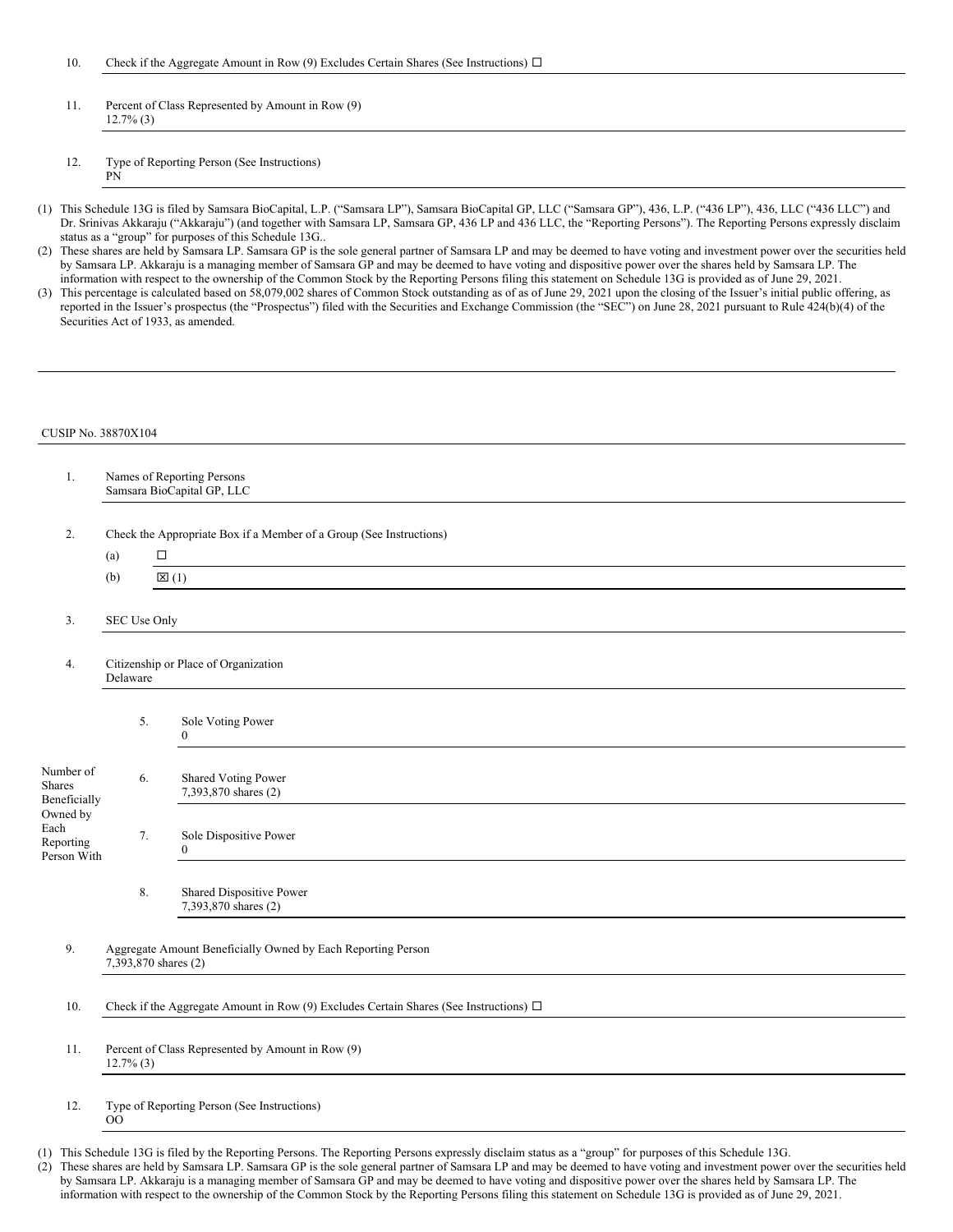(3) This percentage is calculated based on 58,079,002 shares of Common Stock outstanding as of as of June 29, 2021 upon the closing of the Issuer's initial public offering, as reported in the Issuer's prospectus (the "Prospectus") filed with the Securities and Exchange Commission (the "SEC") on June 28, 2021 pursuant to Rule 424(b)(4) of the Securities Act of 1933, as amended.

#### CUSIP No. 38870X104

| 1.                                           | Names of Reporting Persons<br>436, L.P.                                                    |                                                 |  |  |  |  |  |
|----------------------------------------------|--------------------------------------------------------------------------------------------|-------------------------------------------------|--|--|--|--|--|
| 2.                                           | Check the Appropriate Box if a Member of a Group (See Instructions)                        |                                                 |  |  |  |  |  |
|                                              | (a)                                                                                        | $\Box$                                          |  |  |  |  |  |
|                                              | (b)                                                                                        | $\boxtimes$ (1)                                 |  |  |  |  |  |
| 3.                                           | SEC Use Only                                                                               |                                                 |  |  |  |  |  |
| 4.                                           | Citizenship or Place of Organization<br>Delaware                                           |                                                 |  |  |  |  |  |
|                                              | 5.                                                                                         | Sole Voting Power<br>$\mathbf{0}$               |  |  |  |  |  |
| Number of<br><b>Shares</b><br>Beneficially   | 6.                                                                                         | <b>Shared Voting Power</b><br>37,753 shares (2) |  |  |  |  |  |
| Owned by<br>Each<br>Reporting<br>Person With | 7.                                                                                         | Sole Dispositive Power<br>$\theta$              |  |  |  |  |  |
|                                              | 8.                                                                                         | Shared Dispositive Power<br>37,753 shares (2)   |  |  |  |  |  |
| 9.                                           | Aggregate Amount Beneficially Owned by Each Reporting Person<br>37,753 shares (2)          |                                                 |  |  |  |  |  |
| 10.                                          | Check if the Aggregate Amount in Row (9) Excludes Certain Shares (See Instructions) $\Box$ |                                                 |  |  |  |  |  |
| 11.                                          | Percent of Class Represented by Amount in Row (9)<br>$0.1\%$ (3)                           |                                                 |  |  |  |  |  |
| 12.                                          | Type of Reporting Person (See Instructions)<br>PN                                          |                                                 |  |  |  |  |  |

(1) This Schedule 13G is filed by the Reporting Persons. The Reporting Persons expressly disclaim status as a "group" for purposes of this Schedule 13G.

(2) These shares are held by 436 LP. 436 LLC is the sole general partner of 436 LP and may be deemed to have voting and investment power over the securities held by 436 LP. Akkaraju is a managing member of 436 LLC and may be deemed to have voting and dispositive power over the shares held by 436 LP. The information with respect to the ownership of the Common Stock by the Reporting Persons filing this statement on Schedule 13G is provided as of June 29, 2021.

(3) This percentage is calculated based on 58,079,002 shares of Common Stock outstanding as of as of June 29, 2021 upon the closing of the Issuer's initial public offering, as reported in the Issuer's prospectus (the "Prospectus") filed with the Securities and Exchange Commission (the "SEC") on June 28, 2021 pursuant to Rule 424(b)(4) of the Securities Act of 1933, as amended.

#### CUSIP No. 38870X104

## 1. Names of Reporting Persons 436, LLC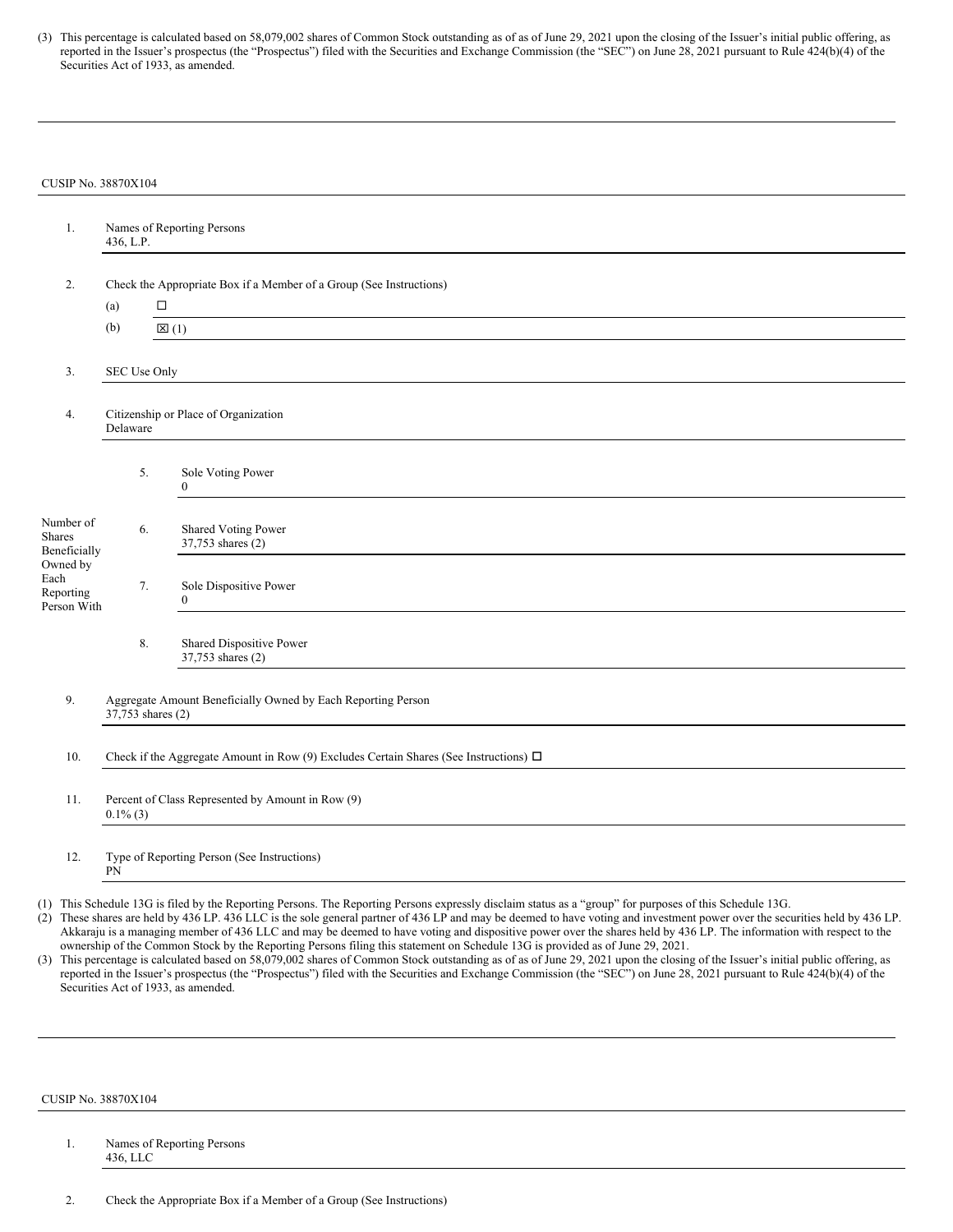- (a)  $\Box$
- (b)  $\boxtimes$  (1)

# 3. SEC Use Only

4. Citizenship or Place of Organization Delaware

|                                                                                            | 5. | Sole Voting Power<br>$\theta$                 |
|--------------------------------------------------------------------------------------------|----|-----------------------------------------------|
| Number of<br><b>Shares</b><br>Beneficially<br>Owned by<br>Each<br>Reporting<br>Person With | 6. | Shared Voting Power<br>37,753 shares (2)      |
|                                                                                            | 7. | Sole Dispositive Power<br>$\Omega$            |
|                                                                                            | 8. | Shared Dispositive Power<br>37,753 shares (2) |

9. Aggregate Amount Beneficially Owned by Each Reporting Person 37,753 shares (2)

10. Check if the Aggregate Amount in Row (9) Excludes Certain Shares (See Instructions)  $\Box$ 

11. Percent of Class Represented by Amount in Row (9) 0.1% (3)

12. Type of Reporting Person (See Instructions) OO

- (1) This Schedule 13G is filed by the Reporting Persons. The Reporting Persons expressly disclaim status as a "group" for purposes of this Schedule 13G.
- (2) These shares are held by 436 LP. 436 LLC is the sole general partner of 436 LP and may be deemed to have voting and investment power over the securities held by 436 LP. Akkaraju is a managing member of 436 LLC and may be deemed to have voting and dispositive power over the shares held by 436 LP. The information with respect to the ownership of the Common Stock by the Reporting Persons filing this statement on Schedule 13G is provided as of June 29, 2021.
- (3) This percentage is calculated based on 58,079,002 shares of Common Stock outstanding as of as of June 29, 2021 upon the closing of the Issuer's initial public offering, as reported in the Issuer's prospectus (the "Prospectus") filed with the Securities and Exchange Commission (the "SEC") on June 28, 2021 pursuant to Rule 424(b)(4) of the Securities Act of 1933, as amended.

#### CUSIP No. 38870X104

| 1.                                         |                                                                  | Names of Reporting Persons<br>Dr. Srinivas Akkaraju                 |  |  |  |
|--------------------------------------------|------------------------------------------------------------------|---------------------------------------------------------------------|--|--|--|
| 2.                                         |                                                                  | Check the Appropriate Box if a Member of a Group (See Instructions) |  |  |  |
|                                            | (a)                                                              | $\Box$                                                              |  |  |  |
|                                            | (b)                                                              | $\boxtimes$ (1)                                                     |  |  |  |
|                                            |                                                                  |                                                                     |  |  |  |
| 3.                                         | SEC Use Only                                                     |                                                                     |  |  |  |
| 4.                                         | Citizenship or Place of Organization<br>United States of America |                                                                     |  |  |  |
|                                            | 5.                                                               | Sole Voting Power<br>$\Omega$                                       |  |  |  |
| Number of<br><b>Shares</b><br>Beneficially |                                                                  | <b>Shared Voting Power</b><br>6.<br>7,431,623 shares (2)            |  |  |  |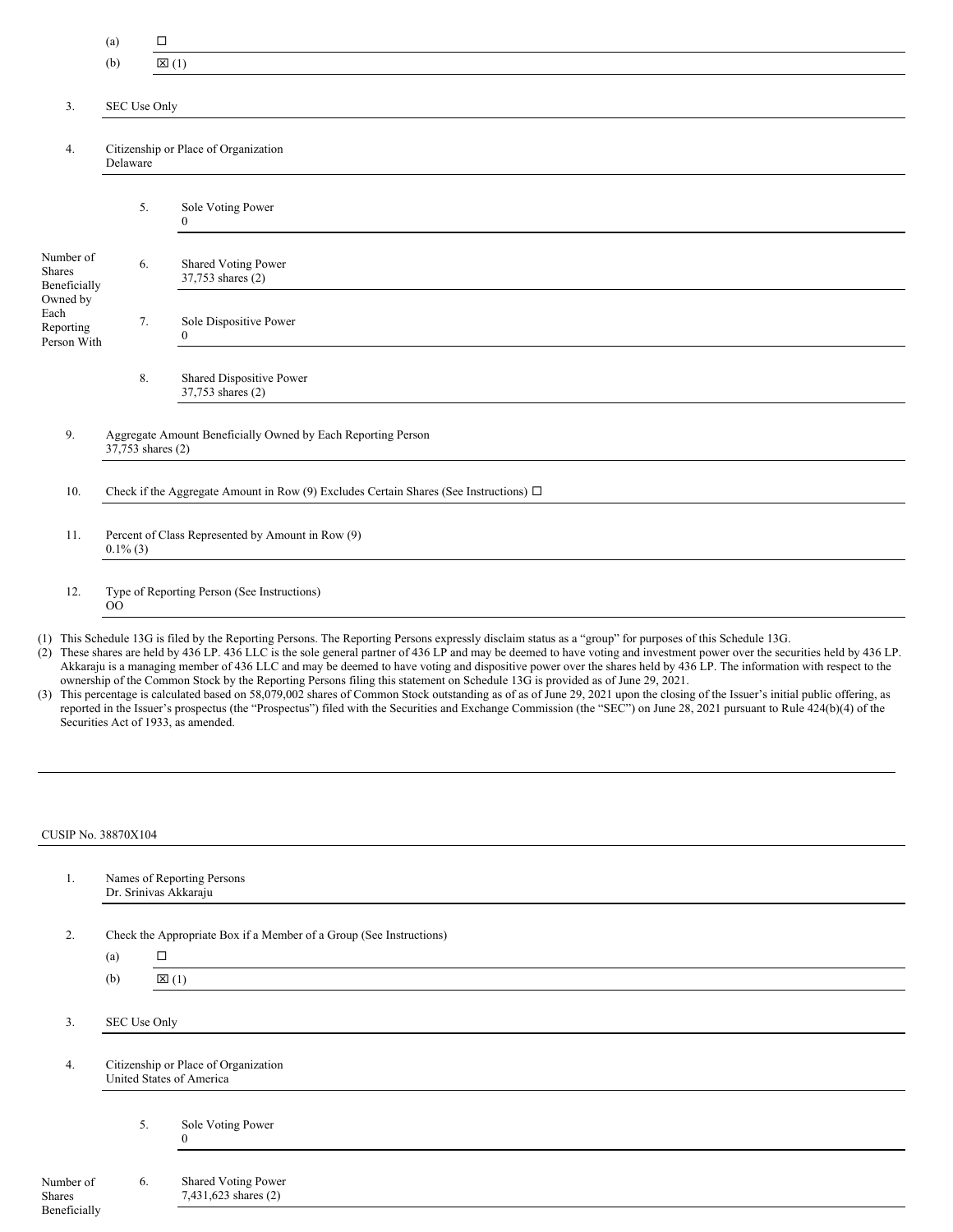| Owned by    |    |                        |
|-------------|----|------------------------|
| Each        |    |                        |
| Reporting   | 7. | Sole Dispositive Power |
| Person With |    | $_{0}$                 |

| 8. | <b>Shared Dispositive Power</b> |
|----|---------------------------------|
|    | 7,431,623 shares (2)            |

- 9. Aggregate Amount Beneficially Owned by Each Reporting Person 7,431,623 shares (2)
- 10. Check if the Aggregate Amount in Row (9) Excludes Certain Shares (See Instructions)  $\Box$
- 11. Percent of Class Represented by Amount in Row (9) 12.8% (3)
- 12. Type of Reporting Person (See Instructions) IN

(1) This Schedule 13G is filed by the Reporting Persons. The Reporting Persons expressly disclaim status as a "group" for purposes of this Schedule 13G.

- (2) Includes 7,393,870 shares of Common Stock held by Samsara LP and 37,753 shares of Common Stock held by yyy. Samsara GP is the sole general partner of Samsara LP and may be deemed to have voting and investment power over the securities held by Samsara LP. Akkaraju is a managing member of Samsara GP and may be deemed to have voting and dispositive power over the shares held by Samsara LP. 436 LLC is the sole general partner of 436 LP and may be deemed to have voting and investment power over the securities held by 436 LP. Akkaraju is a managing member of 436 LLC and may be deemed to have voting and dispositive power over the shares held by 436 LP. The information with respect to the ownership of the Common Stock by the Reporting Persons filing this statement on Schedule 13G is provided as of June 29, 2021.
- (3) This percentage is calculated based on 58,079,002 shares of Common Stock outstanding as of as of June 29, 2021 upon the closing of the Issuer's initial public offering, as reported in the Issuer's prospectus (the "Prospectus") filed with the Securities and Exchange Commission (the "SEC") on June 28, 2021 pursuant to Rule 424(b)(4) of the Securities Act of 1933, as amended.

## **Item 1.**

**Item 2.**

| (a) | Name of Issuer<br>Graphite Bio, Inc.                                                                                                      |                                                                                                                        |                          |                                              |  |  |  |  |  |  |  |
|-----|-------------------------------------------------------------------------------------------------------------------------------------------|------------------------------------------------------------------------------------------------------------------------|--------------------------|----------------------------------------------|--|--|--|--|--|--|--|
| (b) | Address of Issuer's Principal Executive Offices<br>279 East Grand Avenue, Suite 430<br>South San Francisco, CA 94080                      |                                                                                                                        |                          |                                              |  |  |  |  |  |  |  |
|     |                                                                                                                                           |                                                                                                                        |                          |                                              |  |  |  |  |  |  |  |
| (a) | Name of Person Filing<br>436, L.P. ("436 LP")<br>436, LLC ("436 LLC")                                                                     | Samsara BioCapital, L.P. ("Samsara LP")<br>Samsara BioCapital GP, LLC ("Samsara GP")<br>Srinivas Akkaraju ("Akkaraju") |                          |                                              |  |  |  |  |  |  |  |
| (b) | Address of Principal Business Office or, if none, Residence<br>c/o Samsara BioCapital, LLC<br>628 Middlefield Road<br>Palo Alto, CA 94301 |                                                                                                                        |                          |                                              |  |  |  |  |  |  |  |
| (c) | Citizenship<br>Entities:                                                                                                                  | Samsara LP<br>Samsara GP<br>436, L.P.<br>436, LLC                                                                      | $\overline{\phantom{a}}$ | Delaware<br>Delaware<br>Delaware<br>Delaware |  |  |  |  |  |  |  |
|     | Individuals:                                                                                                                              | Akkaraju                                                                                                               |                          | United States of America                     |  |  |  |  |  |  |  |
| (d) | Title of Class of Securities<br>Common Stock                                                                                              |                                                                                                                        |                          |                                              |  |  |  |  |  |  |  |
| (e) | <b>CUSIP</b> Number<br>38870X104                                                                                                          |                                                                                                                        |                          |                                              |  |  |  |  |  |  |  |

Item 3. If this statement is filed pursuant to §§240.13d-1(b) or 240.13d-2(b) or (c), check whether the person filing is a:

Not applicable.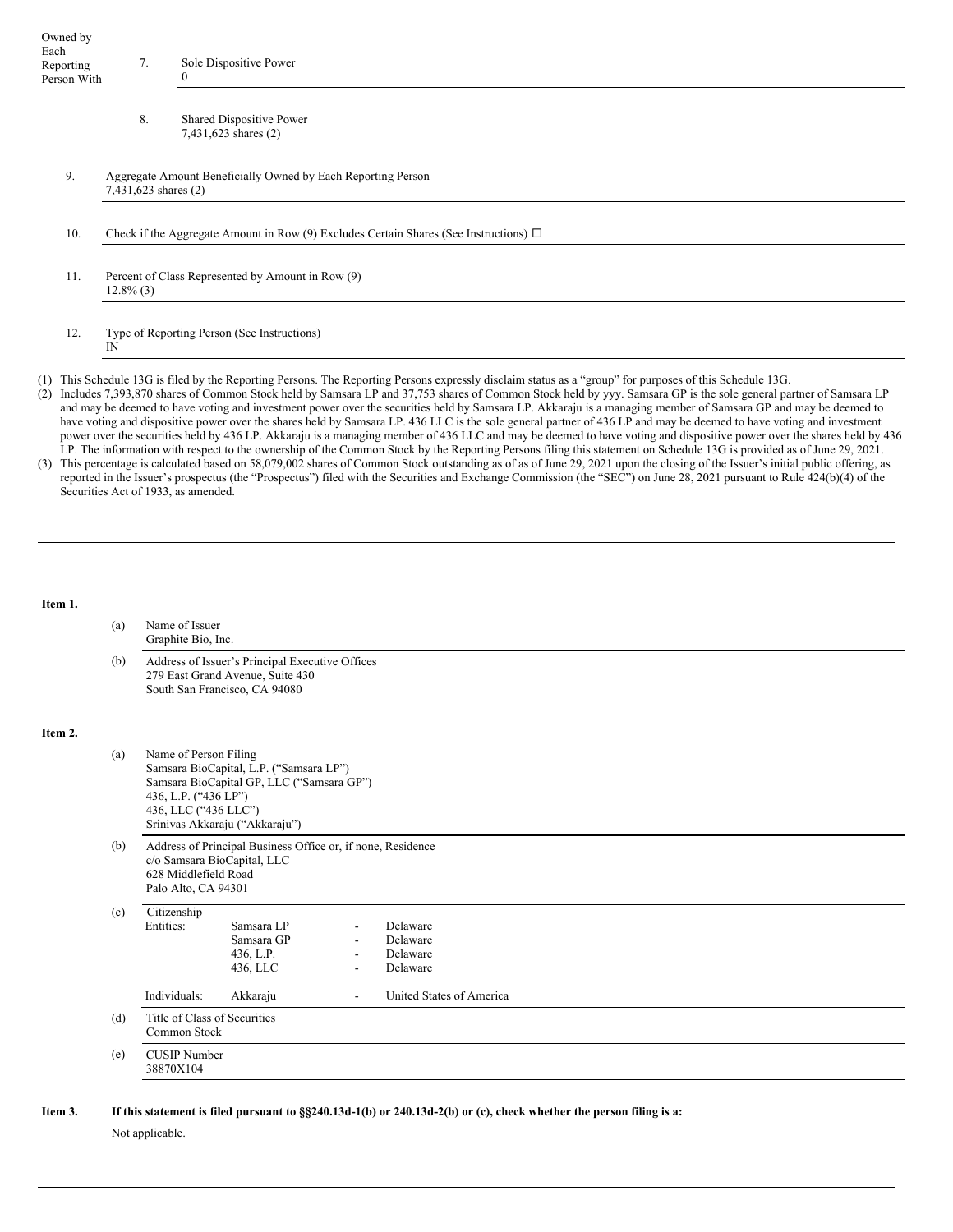## **Item 4. Ownership**

Provide the following information regarding the aggregate number and percentage of the class of securities of the issuer identified in Item 1.

|                          | <b>Shares Held</b> | Sole<br>Voting | <b>Shared</b><br>Voting | Sole<br><b>Dispositive</b> | Shared<br><b>Dispositive</b> | <b>Beneficial</b> | Percentage     |
|--------------------------|--------------------|----------------|-------------------------|----------------------------|------------------------------|-------------------|----------------|
| <b>Reporting Persons</b> | <b>Directly</b>    | Power          | Power                   | Power                      | Power                        | Ownership         | of Class $(5)$ |
| Samsara LP $(1)(2)$      | 7.393.870          |                | 7,393,870               |                            | 7,393,870                    | 7.393.870         | 12.7%          |
| Samsara GP $(1)(2)$      |                    |                | 7,393,870               |                            | 7.393.870                    | 7.393.870         | 12.7%          |
| 436 LP $(3)$ $(4)$       | 37.753             |                | 37.753                  |                            | 37,753                       | 37.753            | 0.1%           |
| 436 LLC $(3)$ $(4)$      |                    |                | 37.753                  |                            | 37.753                       | 37.753            | $0.1\%$        |
| Akkaraju (1) (2) (3) (4) |                    |                | 7,431,623               |                            | 7,431,623                    | 7,431,623         | 12.8%          |

(1) Includes 7,393,870 shares of Common Stock held by Samsara LP.

(2) Samsara GP is the sole general partner of Samsara LP and may be deemed to have voting and investment power over the securities held by Samsara LP. Akkaraju is a managing member of Samsara GP and may be deemed to have voting and dispositive power over the shares held by Samsara LP.

(3) Includes 37,753 shares of Common Stock held by 436 LP.

(4) 436 LLC is the sole general partner of 436 LP and may be deemed to have voting and investment power over the securities held by 436 LP. Akkaraju is a managing member of 436 LLC and may be deemed to have voting and dispositive power over the shares held by 436 LP.

(5) This percentage is calculated based on 58,079,002 shares of Common Stock outstanding as of as of June 29, 2021 upon the closing of the Issuer's initial public offering, as reported in the Issuer's prospectus (the "Prospectus") filed with the Securities and Exchange Commission (the "SEC") on June 28, 2021 pursuant to Rule 424(b)(4) of the Securities Act of 1933, as amended.

## **Item 5. Ownership of Five Percent or Less of a Class**

If this statement is being filed to report the fact that as of the date hereof the reporting person has ceased to be the beneficial owner of more than five percent of the class of securities, check the following  $□$ .

#### **Item 6. Ownership of More than Five Percent on Behalf of Another Person**

Not applicable.

## Item 7. Identification and Classification of the Subsidiary Which Acquired the Security Being Reported on By the Parent Holding Company or Control Person

Not applicable.

#### **Item 8. Identification and Classification of Members of the Group**

Not applicable.

### **Item 9. Notice of Dissolution of Group**

Not applicable.

## **Item 10. Certification**

By signing below, each of the undersigned certifies that, to the best of their knowledge and belief, the securities referred to above were not acquired and are not held for the purpose of or with the effect of changing or influencing the control of the issuer of the securities and were not acquired and are not held in connection with or as a participant in any transaction having that purpose or effect, other than activities solely in connection with a nomination under §240.14a-11.

#### **Signature**

After reasonable inquiry and to the best of my knowledge and belief, I certify that the information set forth in this statement is true, complete and correct.

Dated: July 9, 2021

Samsara BioCapital, L.P.. Samsara BioCapital GP, LLC

By: Samsara BioCapital GP, LLC

- its General Partner
- By: /s/ Srinivas Akkaraju **By: /s/ Srinivas Akkaraju** By: /s/ Srinivas Akkaraju Name: Srinivas Akkaraju Name: Srinivas Akkaraju

By: 436, LLC

its General Partner

Title: Managing Member Title: Managing Member Title: Managing Member

436, L.P. 436, LLC

By: /s/ Srinivas Akkaraju **By: /s/ Srinivas Akkaraju** By: /s/ Srinivas Akkaraju

Name: Srinivas Akkaraju Name: Srinivas Akkaraju